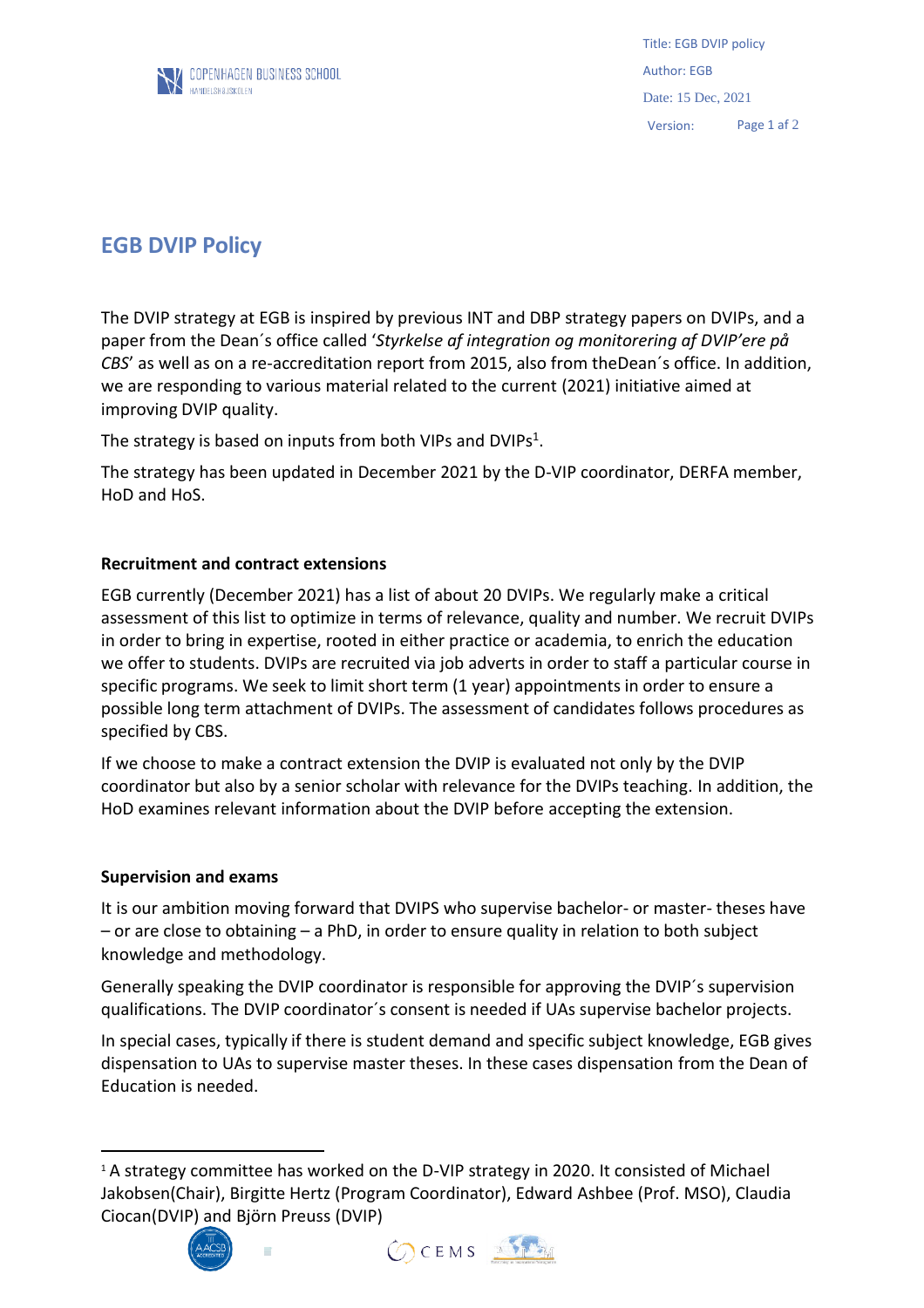

Version: Page 2 af 2

The DVIP coordinator is responsible for coordinating and overseeing master theses supervision performed by DVIPS. This entails giving directions and discussing theory and methodology with the DVIP.

The DVIP coordinator is also responsible for supervising exams conducted by UAs. This means that the DVIP coordinator is available when and if the UA has queries and that the DVIP coordinator in collaboration with the course coordinator ensures that the UA is knowledgeable about relevant CBS and ministerial rules.

### **Primary DVIP contacts**

The DVIPs´ designated contact person at the department is the DVIP coordinator. The DVIP coordinator recruits DVIPs, is responsible for quality assurance, conducts intro meetings and annual meetings and generally has a buddy function.

At the same time it is expected that the individual course coordinator is in contact on a continuing basis with the relevant DVIP(s) about how the course he or she is teaching relates to the other courses in the relevant program. This is to secure that the DVIP on a 1-1 basis can access the relevant and updated knowledge base of the course coordinator. Further, it is important to collaborate on the pedagogical development of the course.

### **One-to one conversations and group talks**

In order to upgrade and further integrate our DVIPs, we have implemented an annual, optional, one-to-one conversation between the DVIP coordinator and the individual DVIP (beginning in 2021).

The DVIP is asked to fill in a form prior to the meeting in order to qualify the discussionand in order for EGB to live up to demands relating to accreditations. The form e.g. covers participation in courses, seminars, teacher meetings and various other department activities. It also covers possible contributions to articles or other publications.

The key issues to be discussed during this meeting, that ideally should be held ultimo June, will revolve around how DVIPs have experienced their teaching and supervision during the previous two semesters. It is an appropriate opportunity to discuss what DVIPs lack in terms of upgrading and further integration into the department.

To make sure that all DVIPs have development talks, which are mandatory at least every 3 years, we also organize a group development talk with D-VIPs every third year. The D-VIP coordinator is responsible for organizing the talk.

### **Competence development**

In order to continue methods skills development, we are proactive in terms of competence development. We plan to organize 'on demand' workshops e.g. on theoretical modelling and research methodology, blended learning and other teaching techniques. However, as part of the central initiatives across CBS, it is expected that in future relevant workshops will be offered by